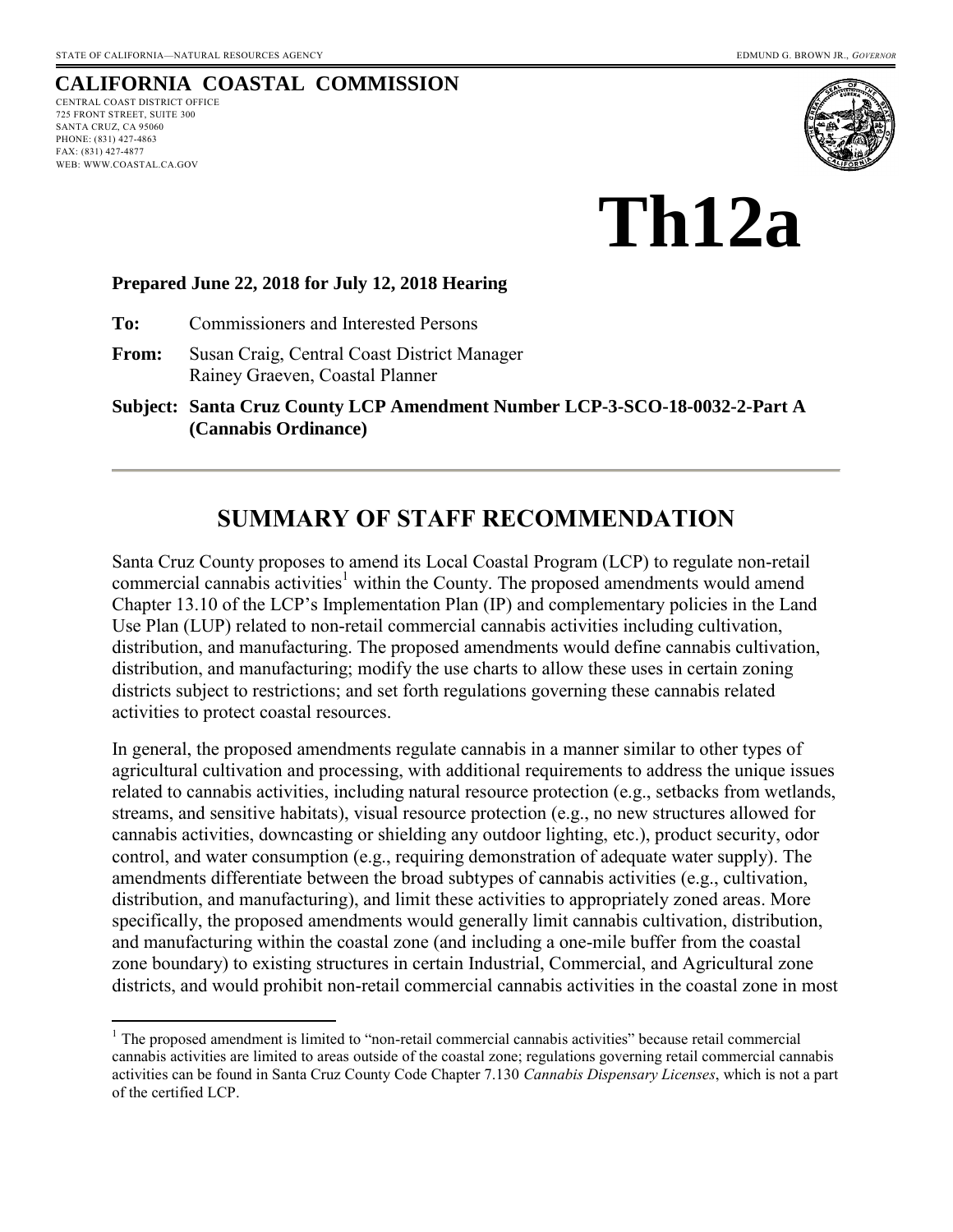zoning districts, including all Residential and Timber Production districts. And in addition, all cannabis activities must be consistent with coastal resource protection standards, including the ones described above regarding visual resource and sensitive habitat protection.

Commission staff has worked cooperatively and proactively with County staff to help craft a cannabis regulatory program that responds to and protects the unique geographies and resources of Santa Cruz County's coastal zone. As such, staff recommends that the Commission approve the LUP and IP amendments as submitted. The motions and resolutions are found on page 3 below.

#### **Staff Note: LCP Amendment Action Deadline**

This proposed LCP amendment was filed as complete on May 31, 2018. The proposed amendment affects both the LCP's LUP and IP, and the 90-day action deadline is August 29, 2018. (*See* Pub. Res. Code Sections 30513, 30514(b).) Thus, unless the Commission extends the action deadline (it may be extended by up to one year per Pub. Res. Code Section 30517), the Commission has until August 29, 2018 to take a final action on this LCP amendment.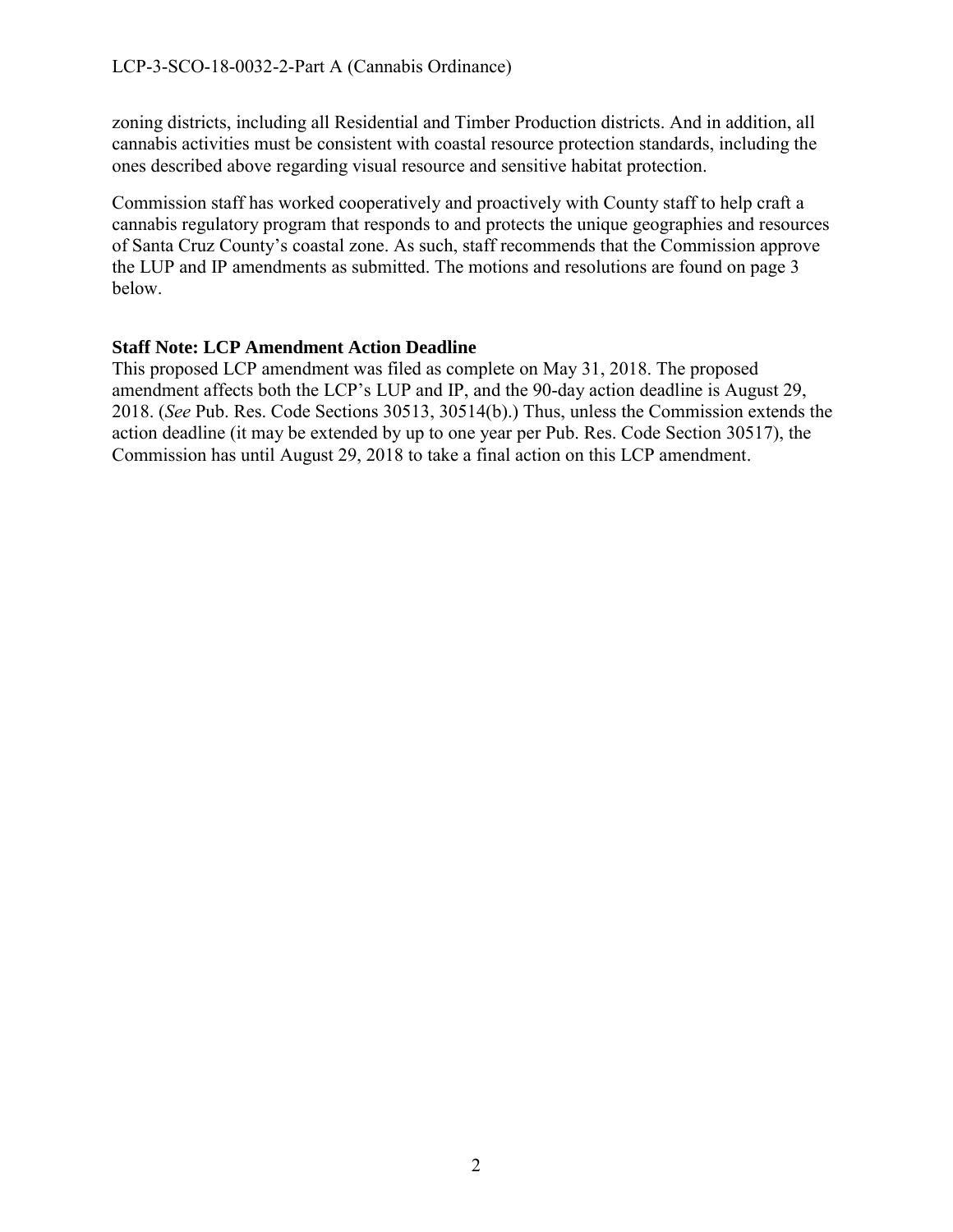# **TABLE OF CONTENTS**

# **EXHIBITS**

Exhibit 1: Proposed Land Use Plan Amendment [Exhibit 2: Proposed Implementation Plan Amendment](https://documents.coastal.ca.gov/reports/2018/7/th12a/th12a-7-2018-exhibits.pdf)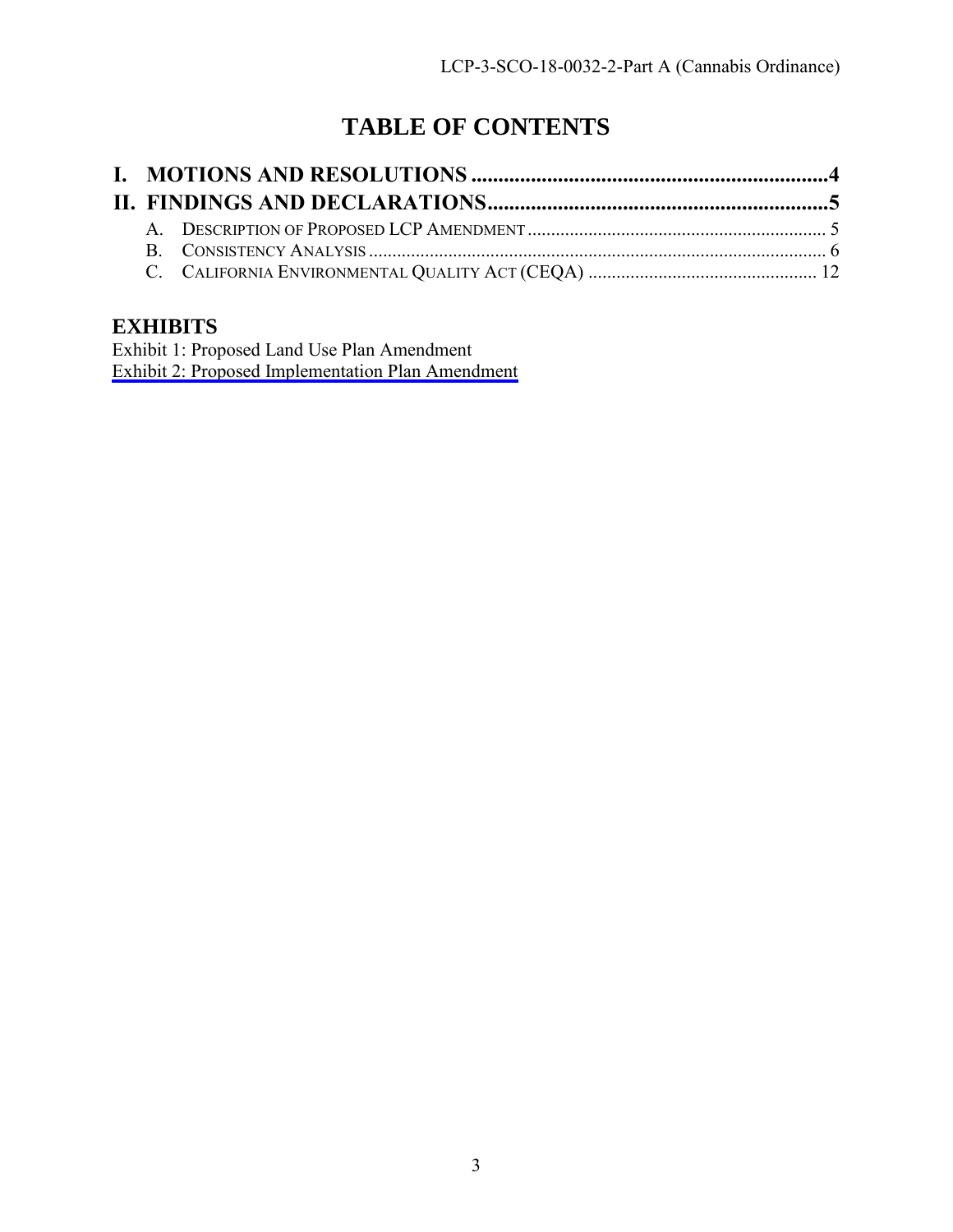# <span id="page-3-0"></span>**I. MOTIONS AND RESOLUTIONS**

Staff recommends that the Commission, after public hearing, approve the proposed LCP amendment as submitted. The Commission needs to make two motions, one on the LUP amendment and a second on the IP amendment, in order to act on this recommendation.

#### **A. Certify the LUP Amendment as Submitted**

Staff recommends a **YES** vote on the motion below. Passage of the motion will result in the certification of the LUP amendment as submitted and adoption of the following resolution and findings. The motion to certify as submitted passes only upon an affirmative vote of the majority of the appointed Commissioners.

*Motion: I move that the Commission certify Land Use Plan Amendment LCP-3-SCO-18- 0032-2-Part A as submitted by Santa Cruz County, and I recommend a yes vote.* 

*Resolution: The Commission hereby certifies Land Use Plan Amendment LCP-3-SCO-18- 0032-2-Part A as submitted by Santa Cruz County and adopts the findings set forth below on the grounds that the amendment conforms with the policies of Chapter 3 of the Coastal Act. Certification of the Land Use Plan amendment complies with the California Environmental Quality Act because either 1) feasible mitigation measures and/or alternatives have been incorporated to substantially lessen any significant adverse effects of the plan on the environment, or 2) there are no further feasible alternatives or mitigation measures that would substantially lessen any significant adverse impacts which the Land Use Plan Amendment may have on the environment.*

#### **B. Certify the IP Amendment as Submitted**

Staff recommends a **NO** vote on the motion below. Failure of the motion will result in certification of the IP amendment as submitted and the adoption of the following resolution and findings. The motion passes only by an affirmative vote of a majority of the Commissioners present.

*Motion: I move that the Commission reject Implementation Plan Amendment LCP-3-SCO-*18-0032-2-Part A as submitted by Santa Cruz County, and I recommend a **no** vote.

*Resolution: The Commission hereby certifies Implementation Plan Amendment LCP-3-SCO-18-0032-2-Part A as submitted by Santa Cruz County and adopts the findings set forth below on the grounds that the amendment is consistent with and adequate to carry out the certified Land Use Plan. Certification of the Implementation Plan amendment complies with the California Environmental Quality Act because either 1) feasible mitigation measures and/or alternatives have been incorporated to substantially lessen any significant adverse effects of the plan on the environment, or 2) there are no further feasible alternatives or mitigation measures which could substantially lessen any significant adverse impact which the Implementation Plan Amendment may have on the environment.*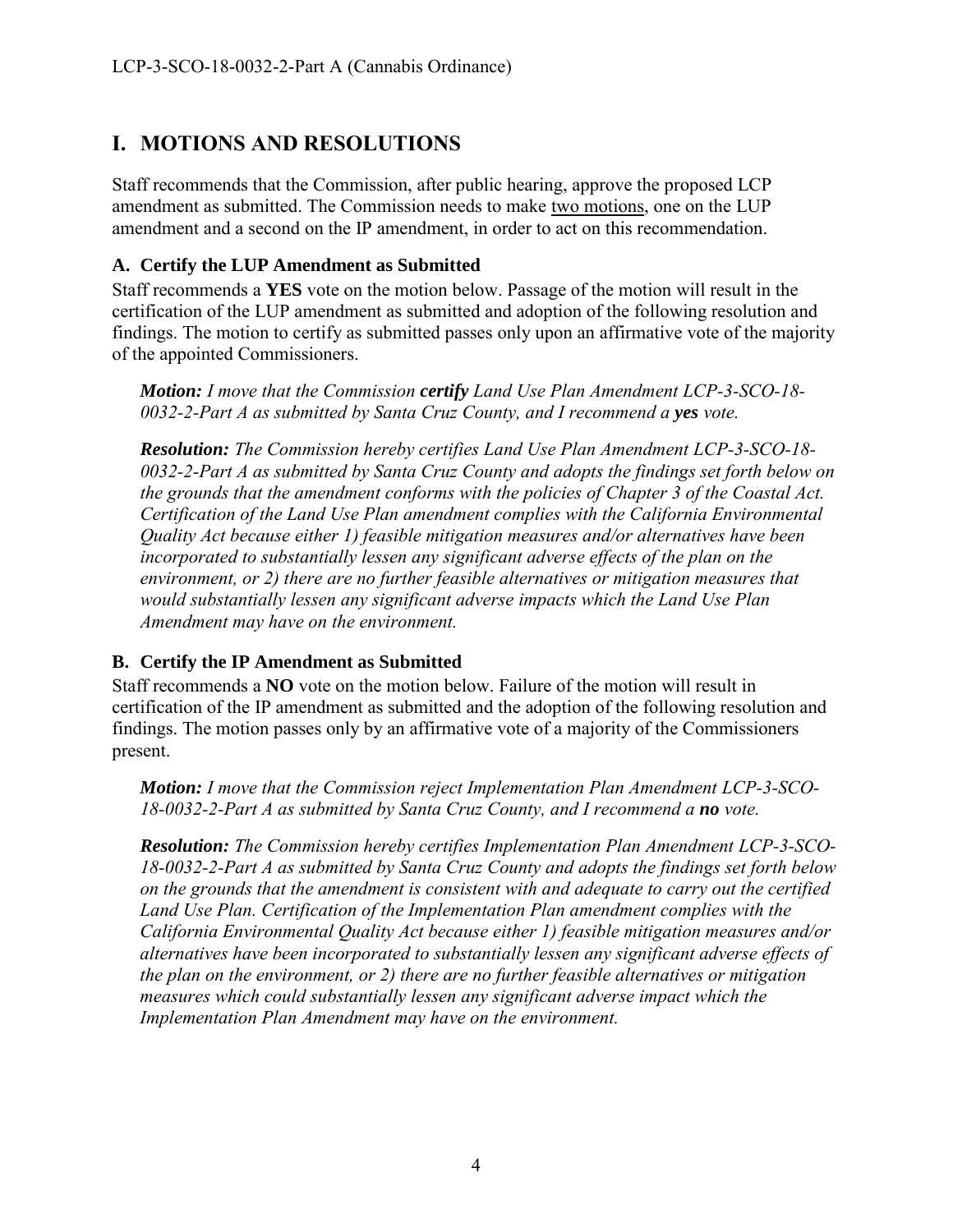# <span id="page-4-0"></span>**II. FINDINGS AND DECLARATIONS**

### <span id="page-4-1"></span>**A. DESCRIPTION OF PROPOSED LCP AMENDMENT**

The proposed LCP amendments would update both the LUP and IP components of the LCP to provide a comprehensive regulatory and licensing program governing non-retail commercial cannabis activities in Santa Cruz County, namely for cannabis cultivation, manufacturing, and distribution. Per the County, the intent of the proposed amendments is to provide a system for local regulation of cannabis activities, including the issuance of discretionary licenses and land use permits for commercial cannabis activities in certain zoning districts subject to the protection of environmental and coastal resources, and public health, safety, and welfare. With a few exceptions, including new outdoor cultivation allowed within agricultural zoning districts, the proposed amendments otherwise limit non-retail commercial cannabis activities, including cultivation, distribution, and manufacturing, to existing structures and facilities (i.e., no new greenhouses, hoop houses, or manufacturing/distribution structures are allowed) within certain agricultural, manufacturing, and industrial zoning districts in the coastal zone. The proposed amendments further prohibit cannabis activities on parcels zoned for Residential, Special Use, and Timber Production uses within the coastal zone<sup>2</sup>.

Specifically, the proposed amendments would allow cannabis cultivation and manufacturing, but prohibit cannabis distribution, in existing facilities in the CA (Commercial Agriculture) and A (Agriculture) zoning districts; allow cannabis cultivation, manufacturing, and distribution in existing facilities in the C-2 (Community Commercial) and C-4 (Commercial Services) zoning districts; and allow cannabis cultivation, manufacturing, and distribution in existing facilities in the M-1 (Light Industrial), M-2 (Heavy Industrial), and M-3<sup>3</sup> (Mineral Extraction Industrial) zoning districts (with the exception of potential new outdoor or hoop house cultivation in the two sites zoned M-3 in the coastal zone in conjunction with the adoption of or amendment to a reclamation plan).

In addition to specifying where certain cannabis activities are allowable, the amendments also include a series of coastal resource protection standards such uses must meet, including for visual resources, water quality, and sensitive habitat protection. For example, the proposed amendments require any outdoor lighting to be directed downward or shielded and disallows any lighting for cultivation purposes that would be visible from sunset to sunrise; that all riparian setbacks shall be met; all outdoor operations to be screened to minimize visibility from public roads; and that all applications for cannabis licenses shall either include a letter from the water district demonstrating that there is adequate water to serve the site needs or provide evidence of an alternate approved water source.

 $\overline{a}$  $2<sup>2</sup>$  The ordinance allows some of these activities to be permitted under limited circumstances in these zoning districts outside the coastal zone.

 $3$  The proposed amendments would limit cannabis cultivation, distribution, and manufacturing to existing facilities within the coastal zone except the potential for new outdoor or hoop house cultivation in M-3 in conjunction with the adoption of or amendment to a reclamation plan (for sites previously used for mining). There are only two sites zoned M-3 in the coastal zone (the Bonny Doon limestone quarry, which is closed and undergoing reclamation, and a portion of the Felton Quarry west of Empire Grade, which has never been active or permitted).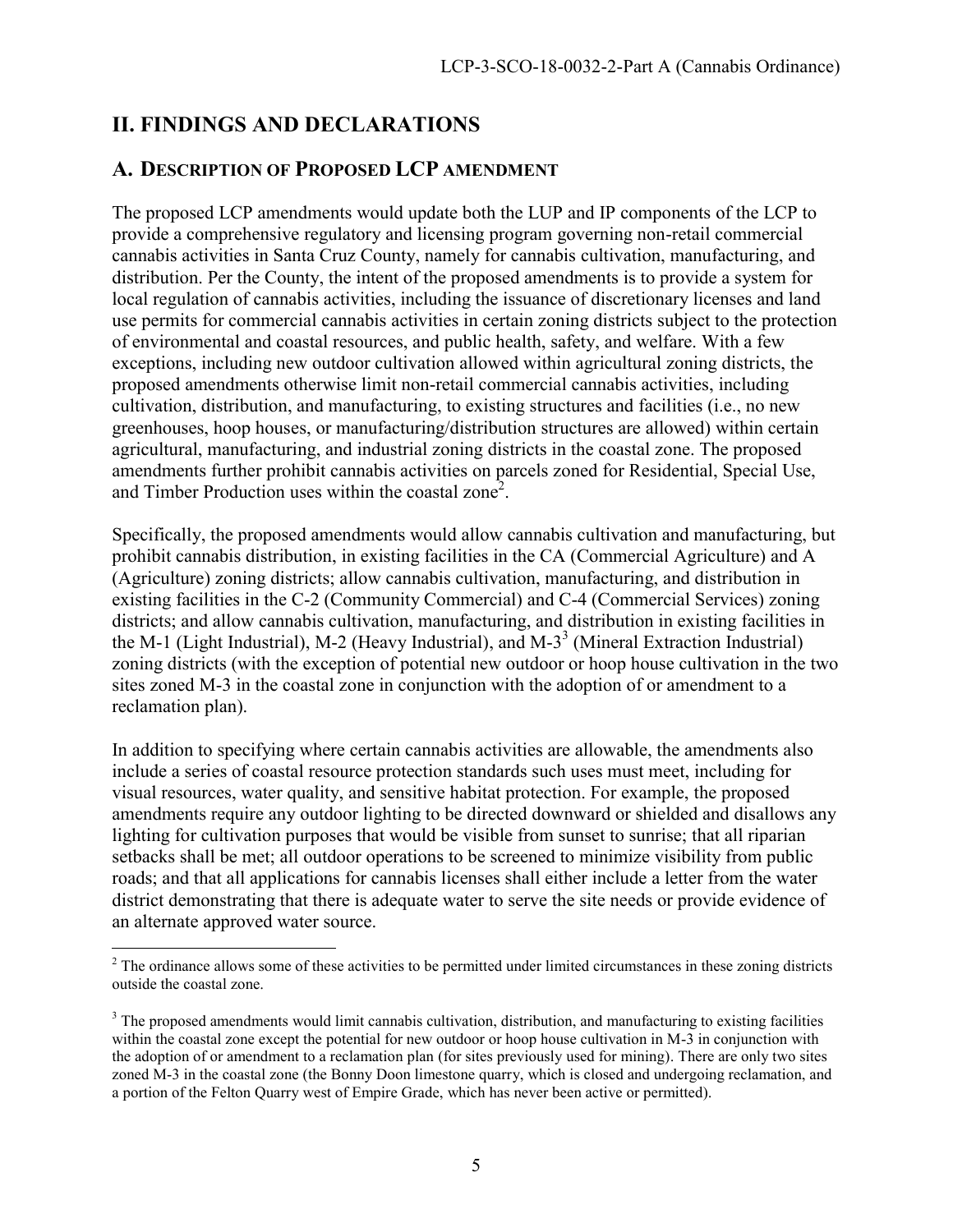Please see **Exhibit 1** for the proposed LUP amendment text and **Exhibit 2** for the proposed IP amendment text.

### <span id="page-5-0"></span>**B. CONSISTENCY ANALYSIS**

#### **Standard of Review**

The proposed amendments affect both the LUP and IP components of the Santa Cruz County LCP. The standard of review for LUP amendments is that they must be consistent with and adequate to carry out the Chapter 3 policies of the Coastal Act. (*See* Pub. Res. Code Section  $30512(c)$ .) The standard of review for IP amendments is that they must be consistent with and adequate to carry out the policies of the certified LUP. (*See* Pub. Res. Code Section 30513.)

#### **LUP Consistency Analysis**

#### *Applicable Coastal Act Sections*

Coastal Act Section 30250(a) requires new development to be located within areas that are already developed, or in other areas with adequate services and where no adverse impacts to coastal resources will occur, and states:

*Section 30250(a).New residential, commercial, or industrial development, except as otherwise provided in this division, shall be located within, contiguous with, or in close proximity to, existing developed areas able to accommodate it or, where such areas are not able to accommodate it, in other areas with adequate public services and where it will not have significant adverse effects, either individually or cumulatively, on coastal resources. In addition, land divisions, other than leases for agricultural uses, outside existing developed areas shall be permitted only where 50 percent of the usable parcels in the area have been developed and the created parcels would be no smaller than the average size of surrounding parcels.* 

Coastal Act Section 30251 seeks to protect the coastal zone's visual resources via protecting views to and along the ocean and in scenic areas, and ensuring that new development is compatible with the character of the surrounding area.

*Section 30251. Scenic and visual qualities. The scenic and visual qualities of coastal areas shall be considered and protected as a resource of public importance. Permitted development shall be sited and designed to protect views to and along the ocean and scenic coastal areas, to minimize the alteration of natural land forms, to be visually compatible with the character of surrounding areas, and, where feasible, to restore and enhance visual quality in visually degraded areas. New development in highly scenic areas such as those designated in the California Coastline Preservation and Recreation Plan prepared by the Department of Parks and Recreation and by local government shall be subordinate to the character of its setting*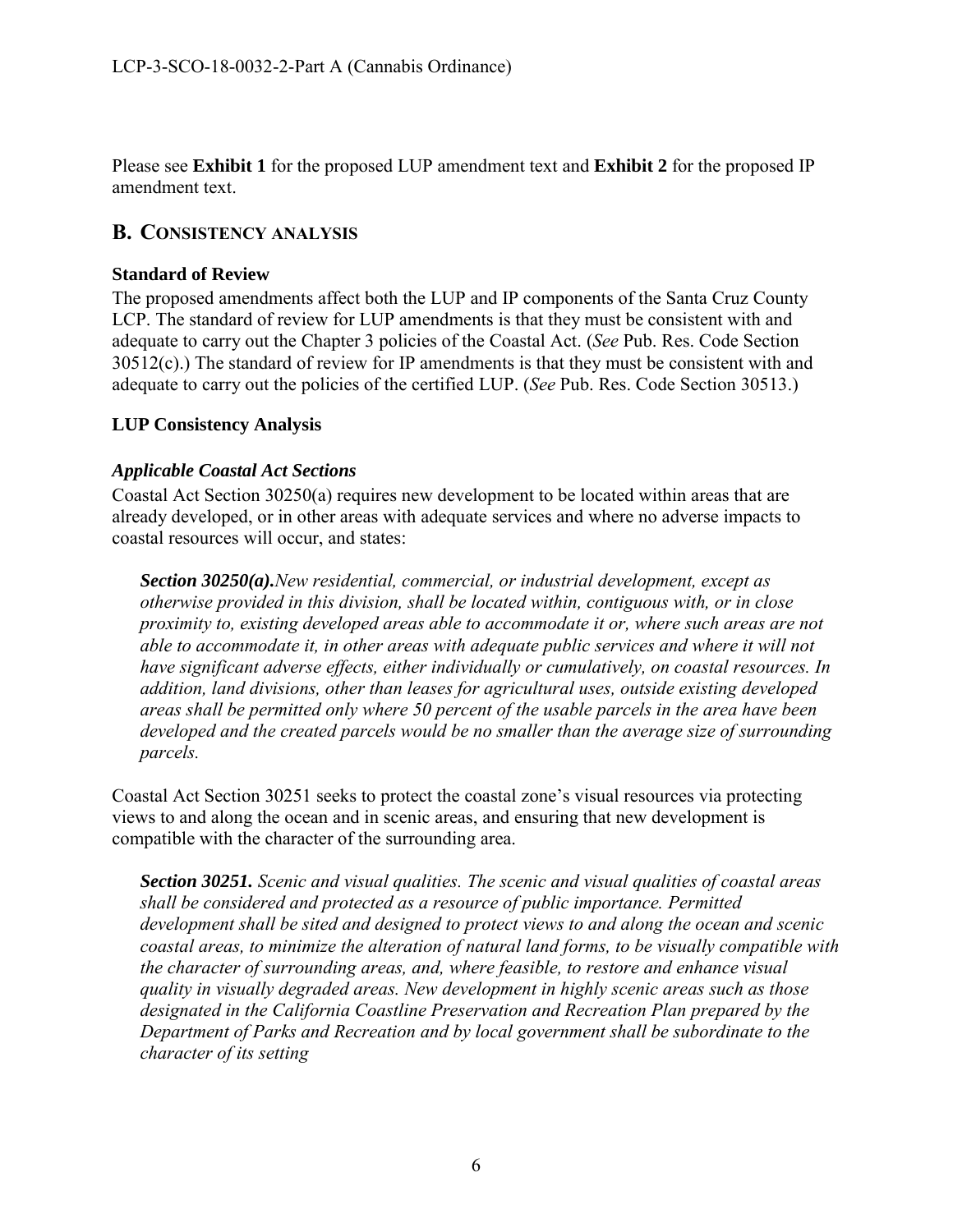Coastal Act Sections 30241 through30243 seek to protect agricultural land/timber production land via requiring that these lands be maintained in agricultural/timber production use to the greatest extent feasible, and further stipulates that conflicts between agriculture and urban land uses shall be minimized:

*Section 30241. The maximum amount of prime agricultural land shall be maintained in agricultural production to assure the protection of the areas' agricultural economy, and conflicts shall be minimized between agricultural and urban land uses through all of the following:* 

- *(a) By establishing stable boundaries separating urban and rural areas, including, where necessary, clearly defined buffer areas to minimize conflicts between agricultural and urban land uses.*
- *(b) By limiting conversions of agricultural lands around the periphery of urban areas to the lands where the viability of existing agricultural use is already severely limited by conflicts with urban uses or where the conversion of the lands would complete a logical and viable neighborhood and contribute to the establishment of a stable limit to urban development.*
- *(c) By permitting the conversion of agricultural land surrounded by urban uses where the conversion of the land would be consistent with Section 30250.*
- *(d) By developing available lands not suited for agriculture prior to the conversion of agricultural lands.*
- *(e) By assuring that public service and facility expansions and nonagricultural development do not impair agricultural viability, either through increased assessment costs or degraded air and water quality.*
- *(f) By assuring that all divisions of prime agricultural lands, except those conversions approved pursuant to subdivision (b), and all development adjacent to prime agricultural lands shall not diminish the productivity of such prime agricultural lands.*

*Section 30242. All other lands suitable for agricultural use shall not be converted to nonagricultural uses unless (1) continued or renewed agricultural use is not feasible, or (2) such conversion would preserve prime agricultural land or concentrate development consistent with Section 30250. Any such permitted conversion shall be compatible with continued agricultural use on surrounding lands.* 

*Section 30243. Productivity of soils and timberlands; conversions. The long-term productivity of soils and timberlands shall be protected, and conversions of coastal commercial timberlands in units of commercial size to other uses or their division into units of noncommercial size shall be limited to providing for necessary timber processing and related facilities.* 

#### *Consistency Analysis*

The proposed LUP amendments are generally protective of coastal resources, and adequately implement the above-referenced Coastal Act sections. The proposed amendments require protection of coastal resources, including by restricting commercial cannabis activities to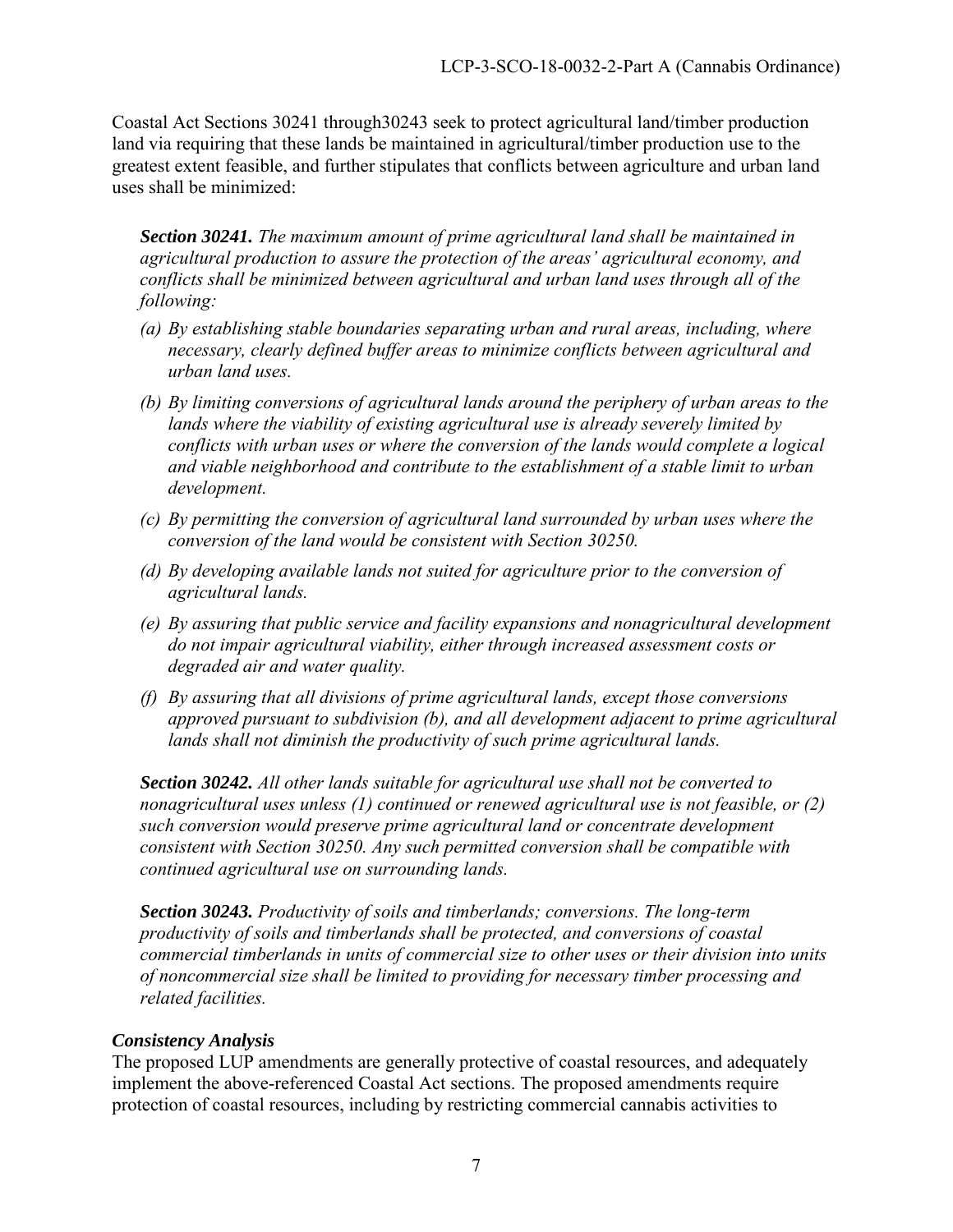appropriate zoning districts, and through the inclusion of policies specifically designed to protect sensitive coastal and environmental resources.

More specifically, the proposed LUP amendments minimize impacts to coastal resources by restricting non-retail commercial cannabis activities<sup>4</sup> to agricultural, commercial, and industrial zoning districts (e.g., allowing cultivation within agricultural districts and manufacturing within industrial districts), and prohibiting non-retail commercial cannabis activities in all Residential, Timber Production, and Special Use zoning districts within the coastal zone. The proposed amendments therefore direct cannabis activities to appropriate zoning districts including for the purpose of protecting coastal resources, consistent with Coastal Act Section 30250(a). In addition, the proposed LUP amendments (when read in conjunction with the proposed IP amendments) would direct cannabis activities to existing developed structures and facilities within the coastal zone (i.e., the amendments prohibit the construction of new facilities for cannabis activities). The proposed amendments would therefore require non-retail commercial cannabis activities to occur in existing greenhouses, hoop houses, or buildings in certain agricultural, commercial, and industrial zoning districts, consistent with Coastal Act 30250(a), which encourages new development within existing developed areas. In other words, the proposed amendments would not result in the proliferation of new cannabis-related construction within the coastal zone; rather, these amendments would make appropriate use of existing developed facilities including existing hoop houses, greenhouses, and other structures. In sum, by directing cannabis activities to existing structures in the coastal zone, the proposed amendments prevent the development of new structures within the coastal zone to serve the cannabis industry, which further serves to minimize any adverse impacts to coastal resources, consistent with Coastal Act Section 30250(a).

Limiting cannabis activities to existing structures within the coastal zone also serves to protect agricultural land, and minimizes potential impacts to the coastal zone's visual resources. Specifically, the proposed amendments would allow farmers with existing greenhouses and/or hoop houses on certain lands zoned CA and A in the coastal zone to cultivate and manufacture cannabis (which is generally considered an economically viable crop) in lieu of other less lucrative crops including crops where the demand has steadily subsided in recent years (e.g.: flowers). The proposed LUP amendments are therefore consistent with Coastal Act Sections 30241 and 30242 via offering farmers with existing structures on lands zoned CA or A the opportunity to grow a more financially sustainable crop, and thus the ability to continue to farm these lands. This in turn helps to ensure that agriculturally zoned lands continue to be used for agricultural purposes and are not converted to other non-agricultural uses. Lastly, the proposed LUP amendments include language intended to protect the County's vibrant and diverse agricultural economy, and ensure that cannabis activities do not dominate the County's agricultural sector by, for example, limiting the agricultural zoning districts where cannabis activities will be allowed. While cannabis cultivation and production is simply another type of agricultural use (comparable to raising livestock, grazing, wineries, row crops, etc.), and thus the

 $\overline{a}$ <sup>4</sup> The proposed Cannabis Ordinance is limited to non-retail commercial cannabis activities including cultivation, manufacturing, and distribution. Commercial retail cannabis activities (i.e., the sale of cannabis) would be limited to existing cannabis retail facilities all of which are outside of the coastal zone, and thus not included in the proposed amendments.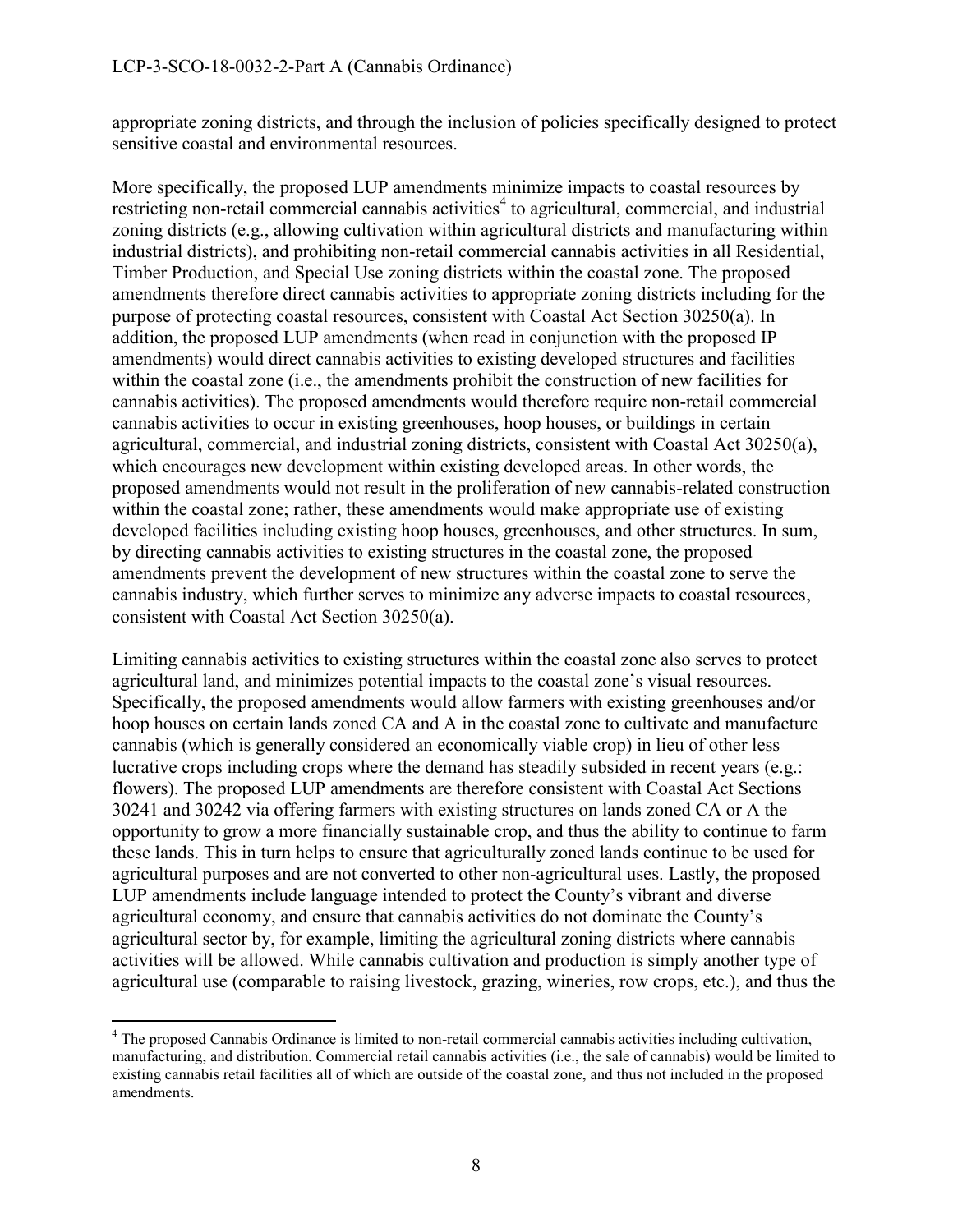allowance of cannabis activities in agricultural zoning districts would not be inconsistent with Coastal Act Sections 30241 and 30242, these policies recognize the importance of preserving a diverse agricultural sector and can be interpreted as protecting against a large-scale shift from an existing diverse array of agricultural crops (which currently exists in Santa Cruz County) to a single crop-heavy agricultural sector (such as cannabis). The proposed amendments would also protect the County's unique coastal agricultural vistas, and minimize impacts to the public viewshed in the coastal zone more broadly, via limiting cannabis activities to existing structures within the coastal zone, consistent with Coastal Act Section 30251.

Finally, the proposed amendments would prohibit all cannabis activities in lands zone for Timber Production (TP) in the coastal zone. The prohibition of cannabis activities in the TP zoning district protects against the conversion of timber production land to any cannabis-related activities within the coastal zone, consistent with Coastal Act Section 30243.

In sum, the proposed LUP amendments provide the overall framework for the regulatory structure of non-retail commercial cannabis activities both within and outside the Coastal Zone, including ensuring that cannabis activities are undertaken in a manner that protects coastal resources by directing such activities to specific geographic areas appropriate for their use. As submitted, the proposed LUP amendments conform with the above-cited Coastal Act policies.

#### **IP Consistency Analysis**

#### *Land Use Plan Policies*

In addition to the cannabis-specific LUP policies shown in **Exhibit 1,** the County's LCP includes a number of existing applicable policies that recognize and protect the County's diverse array of visual and biotic resources (see policies cited below). The proposed IP amendments (see **Exhibit 2**) would supplement these existing policies with additional provisions that identify where (i.e., in which zoning districts) cannabis activities can take place within the coastal zone, and that protect/enhance environmental conditions through minimizing grading/erosion and requiring site restoration where applicable.

#### *Objective 5.10a Protection of Visual Resources*

*To identify, protect and restore the aesthetic values of visual resources.* 

#### *Objective 5.10b New Development in Visual Resource Areas*

*To ensure that new development is appropriately designed and constructed to have minimal to no adverse impact upon identified visual resources.* 

#### *5.10.2 Development Within Visual Resource Areas*

*Recognize that visual resources of Santa Cruz County possess diverse characteristics and that the resources worthy of protection may include, but are not limited to, ocean views, agricultural fields, wooded forests, open meadows, and mountain hillside views. Require projects to be evaluated against the context of their unique environment and regulate structure height, setbacks and design to protect these resources consistent with the objectives and policies of this section. Require discretionary review for all development within the visual resource area of Highway One outside of the Urban/Rural boundary, as designated on*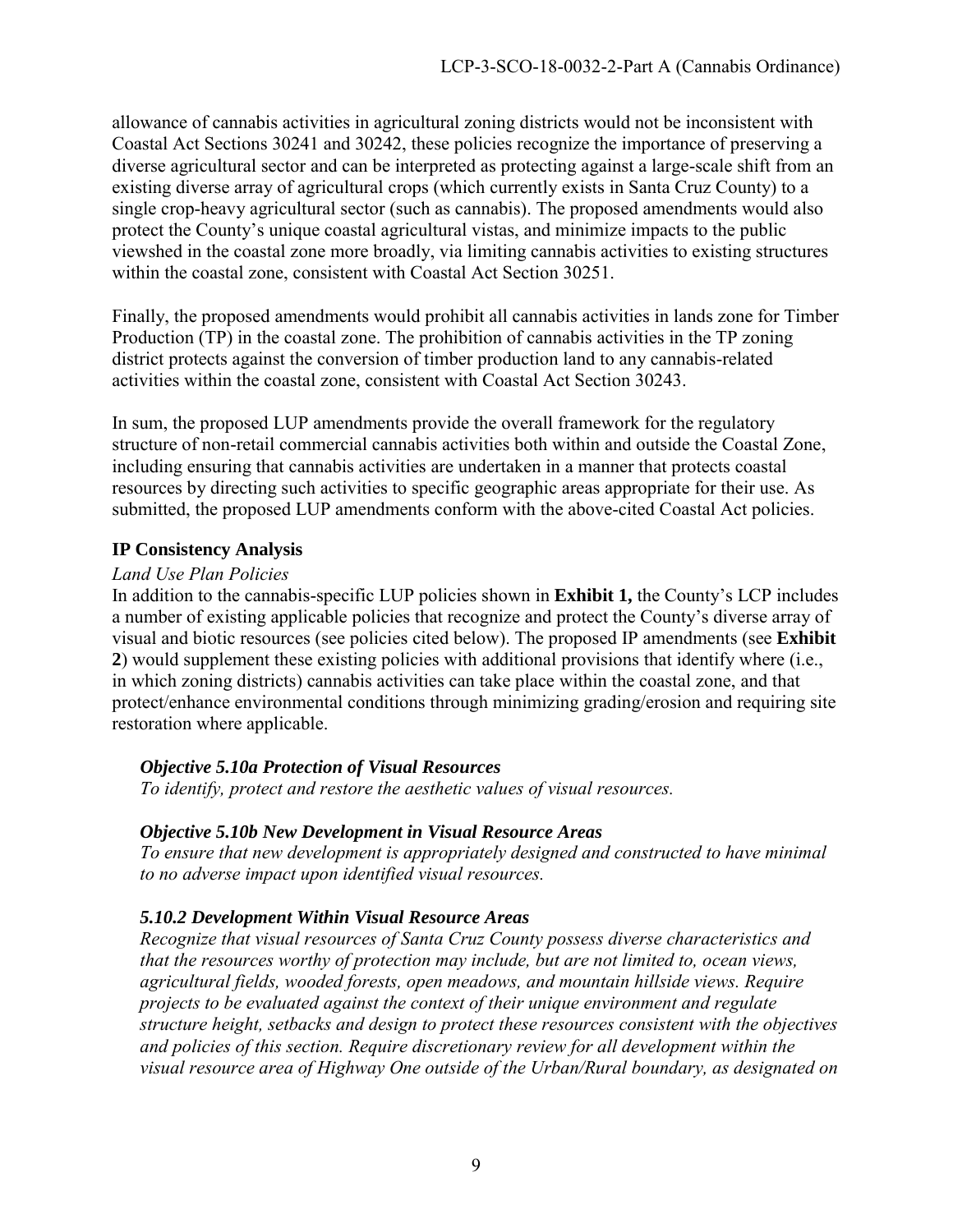*the GP/LCP Visual Resources Map and apply the design criteria of Section 13.20.130 of the County's zoning ordinance to such development.* 

#### *5.10.3 Protection of Public Vistas*

*Protect significant public vistas as described in policy 5.10.2 from all publicly used roads and vista points by minimizing disruption of landform and aesthetic character caused by grading operations, timber harvests, utility wires and poles, signs, inappropriate landscaping and structure design. Provide necessary landscaping to screen development which is unavoidably sited within these vistas. (See policy 5.10.11.)* 

#### *5.10.5 Preserving Agricultural Vistas*

*Continue to preserve the aesthetic value of agricultural vistas. Encourage development to be consistent with the agricultural character of the community. Structures appurtenant to agricultural uses on agriculturally designated parcels shall be considered to be compatible with the agricultural character of surrounding areas.* 

#### *Objective 5.12 Timber Production*

*To encourage the orderly economic production of forest products on a sustained yield basis under high environmental standards, to protect the scenic and ecological values of forested areas, and to allow orderly timber production consistent with the least possible environmental impacts.* 

#### *Objective 5.1 Biological Diversity*

*To maintain the biological diversity of the County through an integrated program of open space acquisition and protection, identification and protection of plant habitat and wildlife corridors and habitats, low-intensity and resource compatible land uses in sensitive habitats and mitigations on projects and resource extraction to reduce impacts on plant and animal life.* 

#### *5.1.6 Development Within Sensitive Habitats*

*Sensitive habitats shall be protected against any significant disruption of habitat values; and any proposed development within or adjacent to these areas must maintain or enhance the functional capacity of the habitat. Reduce in scale, redesign, or, if no other alternative exists, deny any project which cannot sufficiently mitigate significant adverse impacts on sensitive habitats unless approval of a project is legally necessary to allow a reasonable use of the land.*

#### *Objective 5.2 Riparian Corridors and Wetlands*

*To preserve, protect and restore all riparian corridors and wetlands for the protection of wildlife and aquatic habitat, water quality, erosion control, open space, aesthetic and recreational values and the conveyance and storage of flood waters.* 

#### **Consistency Analysis**

In general, the proposed IP amendments (**Exhibit 2**) adequately implement the LUP policies, as amended. The proposed IP amendments are consistent with the LUP and provide additional detail in terms of where cannabis activities are allowable within the coastal zone by identifying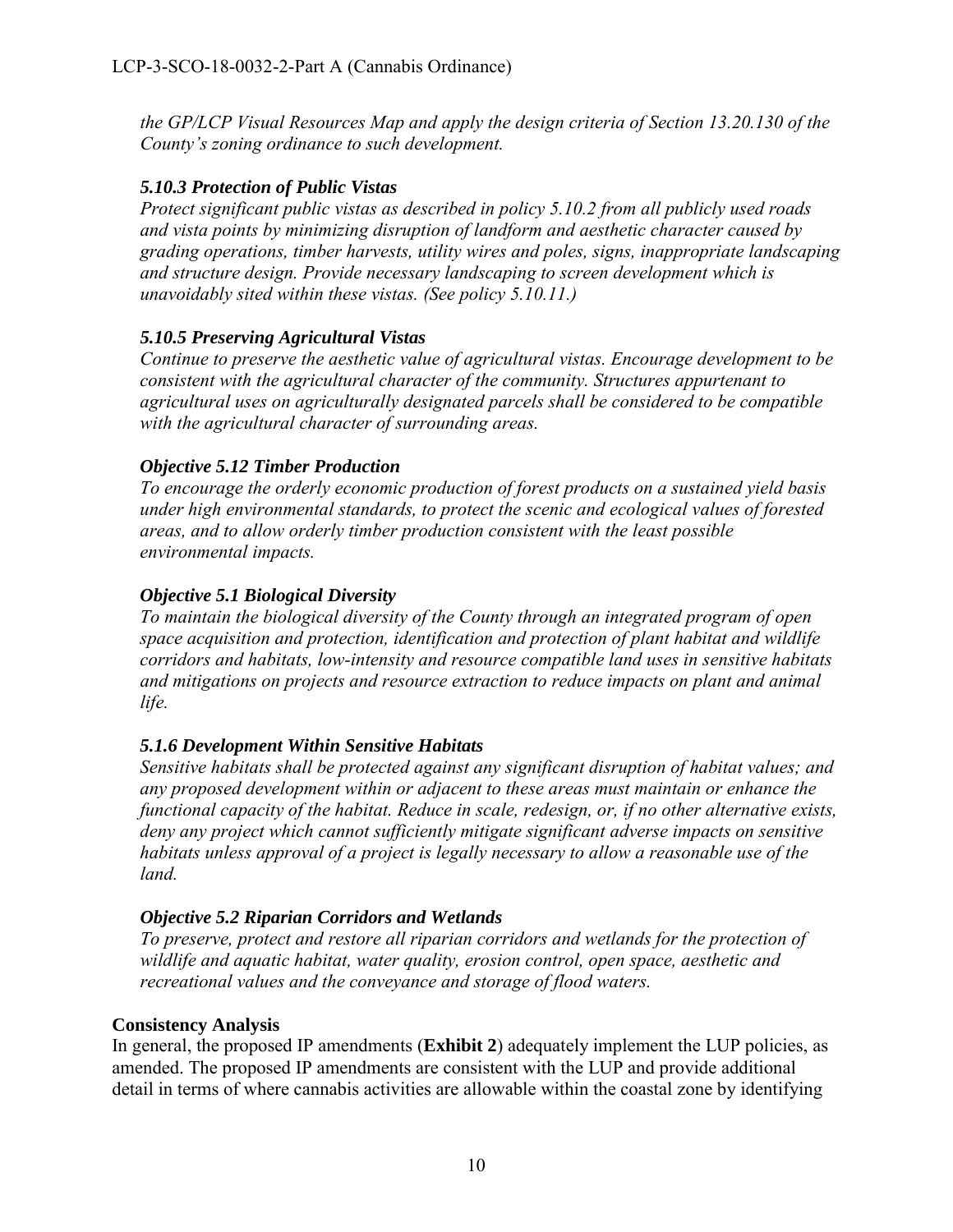which agricultural, industrial, and commercial zoning districts would allow specific cannabis activities. The proposed IP amendments provide additional coastal resource protections to supplement the LUP including requirements related to improving existing environmental conditions, minimizing erosion and site disturbance, and providing for site restoration following any grading activities or relocation of cannabis activities.

The proposed IP amendments expand upon the proposed LUP amendments by defining which cannabis activities are allowable within each specific zoning district. For example, the proposed IP amendments would allow limited cannabis cultivation<sup>5</sup> and manufacturing<sup>6</sup>, but prohibit cannabis distribution<sup>7</sup> in certain agricultural zoning districts; and would allow limited cannabis cultivation manufacturing, and distribution in certain commercial and the industrial zoning districts. More specifically, the proposed amendments would allow outdoor cultivation within existing hoop houses and indoor cultivation and manufacturing in existing legal structures in the Commercial Agriculture (CA) and Agriculture (A) zoning districts, and would prohibit all cannabis activities in the Agricultural Preserve (AP) zoning district. By prohibiting cannabis distribution in the agricultural zoning districts, the proposed amendments help to ensure that agricultural lands will be maintained in agricultural use (including but not limited to planting, growing, propagating, and packaging cannabis) and not used for product labeling, large-scale storage or transportation. Furthermore, by prohibiting all commercial cannabis activities in the AP zoning district, the proposed amendments would preserve the character of those agricultural lands, including as is intended by LUP Objective 5.15 and LUP Policies 5.15.22 and LUP Policy 5.10.5. In the Commercial zoning districts, the proposed amendments would allow cannabis cultivation in existing legal structures (including both greenhouses and other existing legal structures) in only the C-4 zoning district, and cannabis manufacturing and distribution would be allowable in both the C-2 and C-4 zoning districts. In the industrial zoning districts, cannabis activities including cultivation, manufacturing, and distribution would generally be allowable in existing structures, and cannabis cultivation could potentially be allowable in new hoop houses under very limited circumstances within the coastal zone. Specifically, cannabis cultivation would be allowable in the M-3 zoning district in either new or existing hoop houses in conjunction with "adoption or amendment of a reclamation plan" (for sites previously used for mining). However, as described above, because there are only two sites zoned M-3 in the coastal zone (the Bonny Doon limestone quarry, which is closed and undergoing reclamation, and a portion of the Felton Quarry west of Empire Grade, which has never been active or permitted), it

<sup>&</sup>lt;sup>5</sup> The proposed amendments (see IP Section 13.10.700-C in **Exhibit 2**) define cannabis cultivation as "any activity" involving the planting, growing, developing, propagating, harvesting, drying, curing, grading, trimming, packaging, or storage of one or more cannabis plants or any part thereof in any location, indoor or outdoor, including within a fully enclosed and secured building."

<sup>&</sup>lt;sup>6</sup> The proposed amendments (see IP Section 13.10.700-C in **Exhibit 2**) define cannabis manufacturing as "the production, preparation, propagation, or compounding of manufactured cannabis products either directly or indirectly, or by extraction methods, independently by means of chemical synthesis, or by a combination of extraction and chemical synthesis, at a fixed location including any storage, packaging, or repackaging of cannabis products in conjuncture with manufacture."

<sup>&</sup>lt;sup>7</sup> The proposed amendments (see IP Section 13.10.700-C in **Exhibit 2**) define cannabis distribution as "the activity of storing and/or transporting cannabis or cannabis products between licensed entities, and any ancillary activity, such as packaging or labeling products, that is conducted in association with the distribution activity."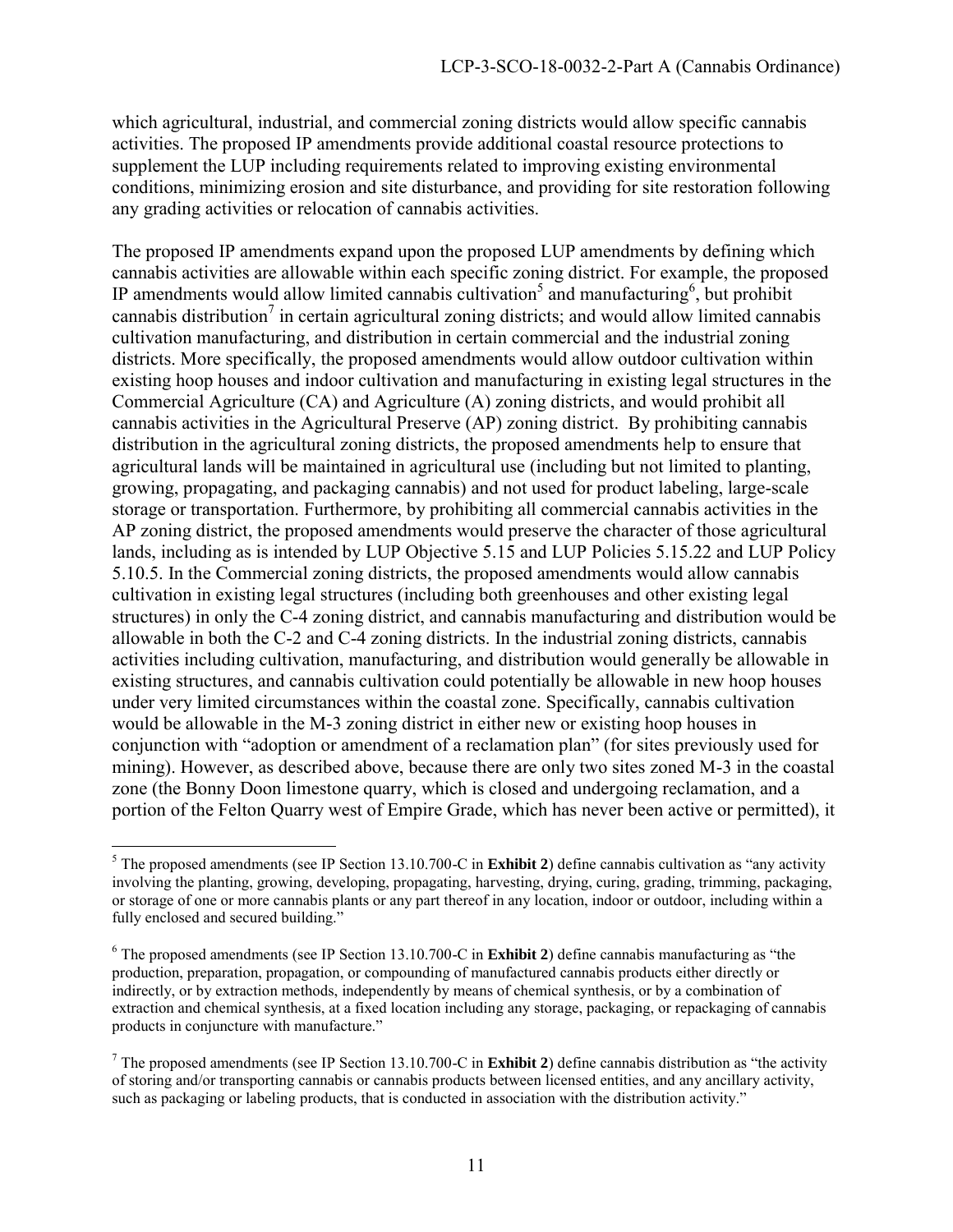is not clear that any cannabis activities (including cultivation, manufacturing, or distribution) would ever be pursued and thus authorized in the M-3 zoning district, but would nevertheless be allowable. In sum, the proposed IP amendments provide for limited commercial cannabis activities (generally limited to existing structures) within appropriately zoned areas.

With respect to the proposed IP amendments' consistency with the LUP's visual resource protection policies, as is described above, the proposed IP amendments would limit cannabis to existing facilities within certain agricultural, industrial, and commercial zoning districts (CA, A, M-1, M-2, M-3, and C-4). Limiting cannabis activities to existing facilities inherently protects visual resources via strictly prohibiting the construction of new facilities for cannabis cultivation, manufacturing, and distribution within the coastal zone. Therefore, as proposed, the IP amendments would preserve the County's unique visual resources, consistent with LUP Objective 5.10a and 5.10b. The proposed IP amendments are also consistent with LUP Policies 5.10.2, 5.10.3, and 5.10.5, which collectively recognize that the County's visual resources vary widely and include agricultural fields, ocean views, and wooded forests, and that development should be designed to protect such views and align with the character of the land (e.g., limit development on agricultural land to direct agricultural-related development including structures typically associated with agricultural operations). Once again, because the proposed IP amendments would limit cannabis activities to existing facilities (i.e., prohibit new development for cannabis cultivation, manufacturing, or distribution) in the coastal zone, the County's unique visual resources will not be impacted and thus these resources will be adequately protected and preserved.

Finally, the proposed IP amendments adequately implement the proposed LUP policies that state that cannabis activities are required to minimize adverse impacts to sensitive environmental and coastal resources. Specifically, the proposed IP amendments identify that riparian and other environmentally sensitive habitat area (ESHA) setbacks must be observed consistent with IP Chapter 16.30 *Riparian Corridor and Wetlands Protection*; that outdoor lighting is required to be directed downward or shielded; that grading activities shall be minimized; and that Best Management Practices shall be used to conserve natural resources and to ensure that cannabis activities will have "as minimal an impact as possible on the surrounding environment" (see **Exhibit 2**).

Overall, the proposed amendments represent a comprehensive regulatory program, ensuring that commercial cannabis activities are only allowed in appropriate areas and subject to strict standards in order to protect coastal resources. Because the proposed amendments would limit cannabis activities to existing facilities within the coastal zone and within limited zoning districts, the proposed amendments are inherently designed to mitigate any adverse impacts to coastal resources. Therefore, the proposed IP amendments adequately carry out the above-cited LUP policies, as amended.

# <span id="page-11-0"></span>**C. CALIFORNIA ENVIRONMENTAL QUALITY ACT (CEQA)**

The Coastal Commission's review and development process for LCPs and LCP amendments has been certified by the Secretary of the State's Natural Resources Agency as being the functional equivalent of the environmental review required by CEQA. (14 CCR § 15251(f).) Local governments are not required to undertake environmental analysis of proposed LCP